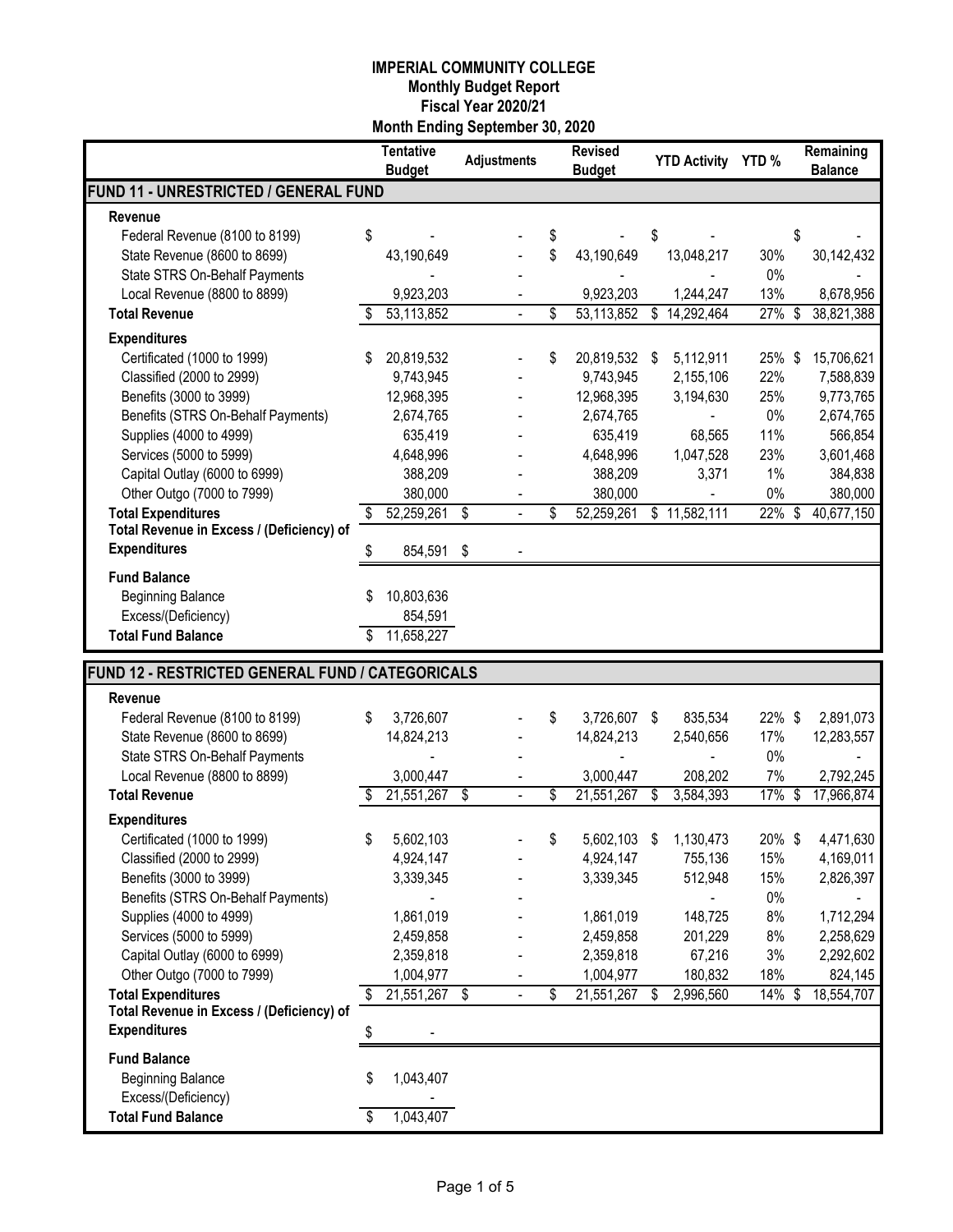|                                                                        |                          | <b>Tentative</b><br><b>Budget</b> | <b>Adjustments</b>      | <b>Revised</b><br><b>Budget</b> | YTD Activity YTD %      |           | Remaining<br><b>Balance</b> |
|------------------------------------------------------------------------|--------------------------|-----------------------------------|-------------------------|---------------------------------|-------------------------|-----------|-----------------------------|
| <b>FUND 22 - BUILDING FUND</b>                                         |                          |                                   |                         |                                 |                         |           |                             |
| Revenue                                                                |                          |                                   |                         |                                 |                         |           |                             |
| Local Revenue (8800 to 8899)                                           | \$                       | 438,926                           |                         | \$<br>438,926                   | \$                      | $0\%$ \$  | 438,926                     |
| Interfund Transfers In                                                 |                          |                                   |                         |                                 | \$                      | $0\%$     |                             |
| <b>Total Revenue</b>                                                   | \$                       | 438,926                           |                         | \$<br>438,926                   | \$<br>L.                | $0\%$ \$  | 438,926                     |
| <b>Expenditures</b>                                                    |                          |                                   |                         |                                 |                         |           |                             |
| Services (5000 to 5999)                                                | \$                       | 61,204                            |                         | \$<br>61,204                    | 81                      | 0% \$     | 61,123                      |
| Capital Outlay (6000 to 6999)                                          |                          | 1,853,512                         |                         | 1,853,512                       | 85,191                  | 5%        | 1,768,321                   |
| <b>Total Expenditures</b>                                              | $\overline{\mathcal{S}}$ | $1,914,716$ \$                    |                         | \$<br>1,914,716                 | \$<br>85,272            | $4\%$ \$  | 1,829,444                   |
| Total Revenue in Excess / (Deficiency) of<br><b>Expenditures</b>       |                          | (1,475,790)                       |                         |                                 |                         |           |                             |
|                                                                        |                          |                                   |                         |                                 |                         |           |                             |
| <b>Fund Balance</b>                                                    |                          |                                   |                         |                                 |                         |           |                             |
| <b>Beginning Balance</b>                                               | \$                       | 1,526,646                         |                         |                                 |                         |           |                             |
| Excess/(Deficiency)                                                    |                          | (1,475,790)                       |                         |                                 |                         |           |                             |
| <b>Total Fund Balance</b>                                              | \$                       | 50,856                            |                         |                                 |                         |           |                             |
| FUND 33 - CHILD DEVELOPMENT FUND                                       |                          |                                   |                         |                                 |                         |           |                             |
|                                                                        |                          |                                   |                         |                                 |                         |           |                             |
| Revenue<br>State Revenue (8600 to 8699)                                | \$                       | 1,189,763                         |                         | \$<br>1,189,763                 | \$                      | $0\%$ \$  | 1,189,763                   |
| Local Revenue (8800 to 8899)                                           |                          | 25,152                            |                         | 25,152                          | $\blacksquare$<br>2,306 | 9%        | 22,846                      |
| <b>Total Revenue</b>                                                   | \$                       | 1,214,915                         | $\overline{\$}$         | \$<br>1,214,915                 | \$<br>2,306             | $0\%$ \$  | 1,212,609                   |
| <b>Expenditures</b>                                                    |                          |                                   |                         |                                 |                         |           |                             |
| Certificated (1000 to 1999)                                            | \$                       | 55,603                            |                         | \$<br>55,603                    | \$<br>13,437            | 24% \$    | 42,166                      |
| Classified (2000 to 2999)                                              |                          | 454,401                           |                         | 454,401                         | 92,339                  | 20%\$     | 362,062                     |
| Benefits (3000 to 3999)                                                |                          | 265,224                           |                         | 265,224                         | 53,647                  | 20%       | 211,577                     |
| Supplies (4000 to 4999)                                                |                          | 261,959                           |                         | 261,959                         | 161                     | 0%        | 261,798                     |
| Services (5000 to 5999)                                                |                          | 27,943                            |                         | 27,943                          | 138                     | $0\%$     | 27,805                      |
| Capital Outlay (6000 to 6999)                                          |                          | 139,025                           |                         | 139,025                         |                         | 0%        | 139,025                     |
| <b>Total Expenditures</b><br>Total Revenue in Excess / (Deficiency) of | S                        | 1,204,155                         | $\overline{\mathbf{s}}$ | \$<br>1,204,155                 | \$<br>159,723           | $13\%$ \$ | 1,044,432                   |
| <b>Expenditures</b>                                                    |                          | 10,760                            |                         |                                 |                         |           |                             |
|                                                                        |                          |                                   |                         |                                 |                         |           |                             |
| <b>Fund Balance</b><br><b>Beginning Balance</b>                        | \$                       | 248,772                           |                         |                                 |                         |           |                             |
| Excess/(Deficiency)                                                    |                          | 10,760                            |                         |                                 |                         |           |                             |
| <b>Total Fund Balance</b>                                              | \$                       | 259,532                           |                         |                                 |                         |           |                             |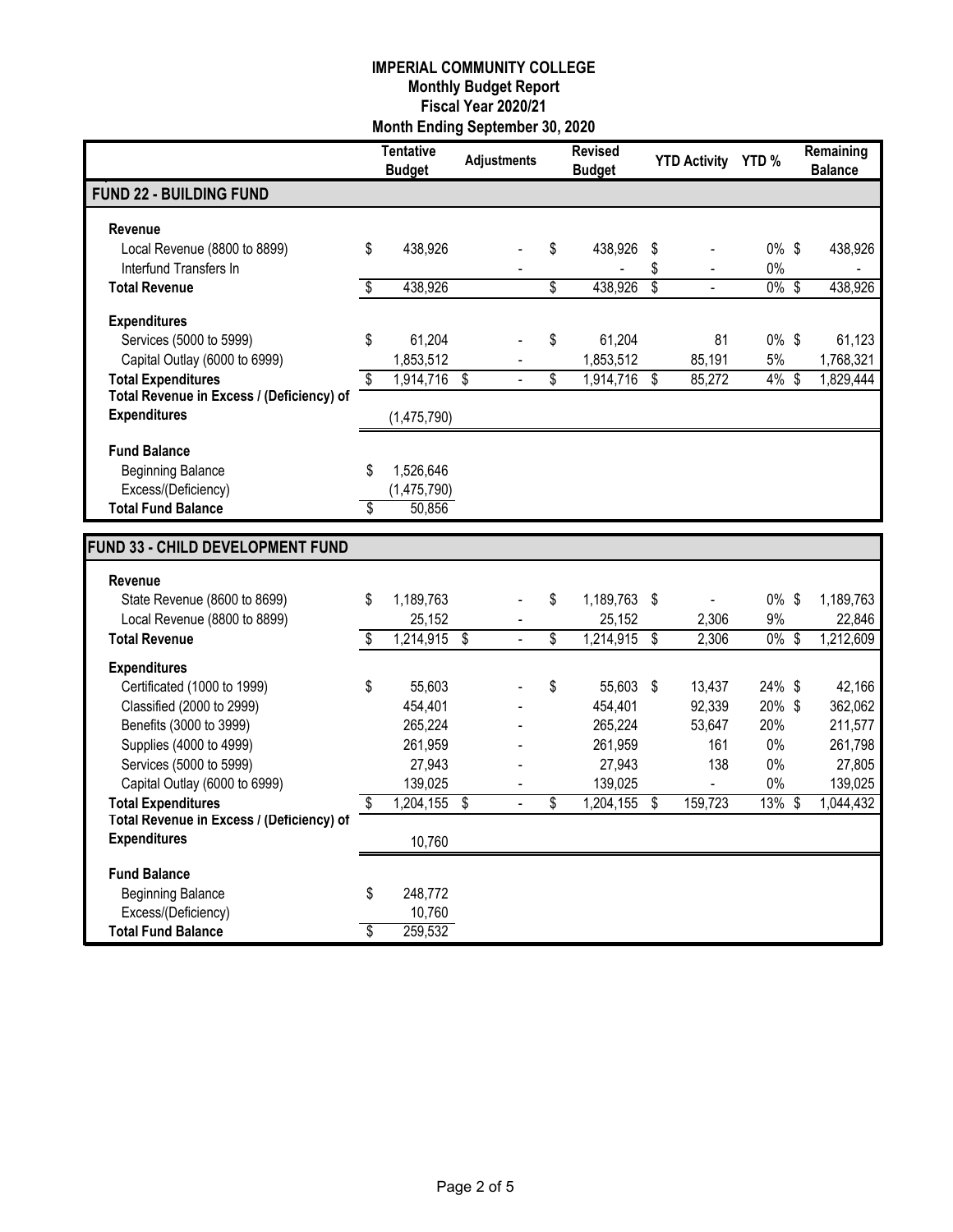|                                                                  |    | <b>Tentative</b><br><b>Budget</b> | <b>Adjustments</b>      | <b>Revised</b><br><b>Budget</b> |                         | <b>YTD Activity</b> | YTD <sub>%</sub> |                 | Remaining<br><b>Balance</b> |
|------------------------------------------------------------------|----|-----------------------------------|-------------------------|---------------------------------|-------------------------|---------------------|------------------|-----------------|-----------------------------|
| FUND 51 - CERTIFICATE OF PARTICIPATION (LRB)                     |    |                                   |                         |                                 |                         |                     |                  |                 |                             |
| <b>Revenue</b>                                                   |    |                                   |                         |                                 |                         |                     |                  |                 |                             |
| Local Revenue (8800 to 8899)                                     | \$ | 2,000                             |                         | \$<br>2,000                     | \$                      |                     | $0\%$            | \$              | 2,000                       |
| <b>Total Revenue</b>                                             | \$ | 2,000                             |                         | \$<br>2,000                     | $\overline{\mathbb{S}}$ |                     | $0\%$ \$         |                 | 2,000                       |
| Total Revenue in Excess / (Deficiency) of                        |    |                                   |                         |                                 |                         |                     |                  |                 |                             |
| <b>Expenditures</b>                                              |    | 2,000                             |                         |                                 |                         |                     |                  |                 |                             |
| <b>Expenditures</b>                                              |    |                                   |                         |                                 |                         |                     |                  |                 |                             |
| Capital Outlay (6000 to 6999)                                    | \$ | 343,048                           |                         | \$<br>343,048                   | \$                      |                     | $0\%$ \$         |                 | 343,048                     |
| <b>Total Expenditures</b>                                        | \$ | 343,048                           | $\overline{\mathbb{S}}$ | \$<br>343,048                   | s                       | $\overline{a}$      | $0\%$ \$         |                 | 343,048                     |
| Total Revenue in Excess / (Deficiency) of                        |    |                                   |                         |                                 |                         |                     |                  |                 |                             |
| <b>Expenditures</b>                                              | S  | (341, 048)                        |                         |                                 |                         |                     |                  |                 |                             |
| <b>Fund Balance</b>                                              |    |                                   |                         |                                 |                         |                     |                  |                 |                             |
| <b>Beginning Balance</b>                                         | \$ | 341,048                           |                         |                                 |                         |                     |                  |                 |                             |
| Excess/(Deficiency)                                              |    | (341, 048)                        |                         |                                 |                         |                     |                  |                 |                             |
| <b>Total Fund Balance</b>                                        | S  |                                   |                         |                                 |                         |                     |                  |                 |                             |
|                                                                  |    |                                   |                         |                                 |                         |                     |                  |                 |                             |
| <b>FUND 61 - SELF-INSURANCE FUND</b>                             |    |                                   |                         |                                 |                         |                     |                  |                 |                             |
| Revenue                                                          |    |                                   |                         |                                 |                         |                     |                  |                 |                             |
| Local Revenue (8800 to 8899)                                     | \$ | 750                               |                         | \$<br>750                       | \$                      |                     | 0%\$             |                 | 750                         |
| <b>Total Revenue</b>                                             | \$ | 750                               |                         | \$<br>750                       | \$                      |                     |                  | \$              | 750                         |
| Total Revenue in Excess / (Deficiency) of                        |    |                                   |                         |                                 |                         |                     |                  |                 |                             |
| <b>Expenditures</b>                                              |    | 750                               |                         |                                 |                         |                     |                  |                 |                             |
| <b>Expenditures</b>                                              |    |                                   |                         |                                 |                         |                     |                  |                 |                             |
| Services (5000 to 5999)                                          | \$ |                                   |                         | \$                              | \$                      | 61,070              |                  | \$              | (61,070)                    |
| <b>Total Expenditures</b>                                        | Ŝ  |                                   |                         | \$                              | $\overline{\$}$         | 61,070              |                  | $\overline{\$}$ | (61,070)                    |
| Total Revenue in Excess / (Deficiency) of<br><b>Expenditures</b> |    |                                   |                         |                                 |                         |                     |                  |                 |                             |
|                                                                  | \$ |                                   |                         |                                 |                         |                     |                  |                 |                             |
| <b>Fund Balance</b><br><b>Beginning Balance</b>                  | \$ | 55,264                            |                         |                                 |                         |                     |                  |                 |                             |
| Excess/(Deficiency)                                              |    | 750                               |                         |                                 |                         |                     |                  |                 |                             |
| <b>Total Fund Balance</b>                                        | \$ | 56,014                            |                         |                                 |                         |                     |                  |                 |                             |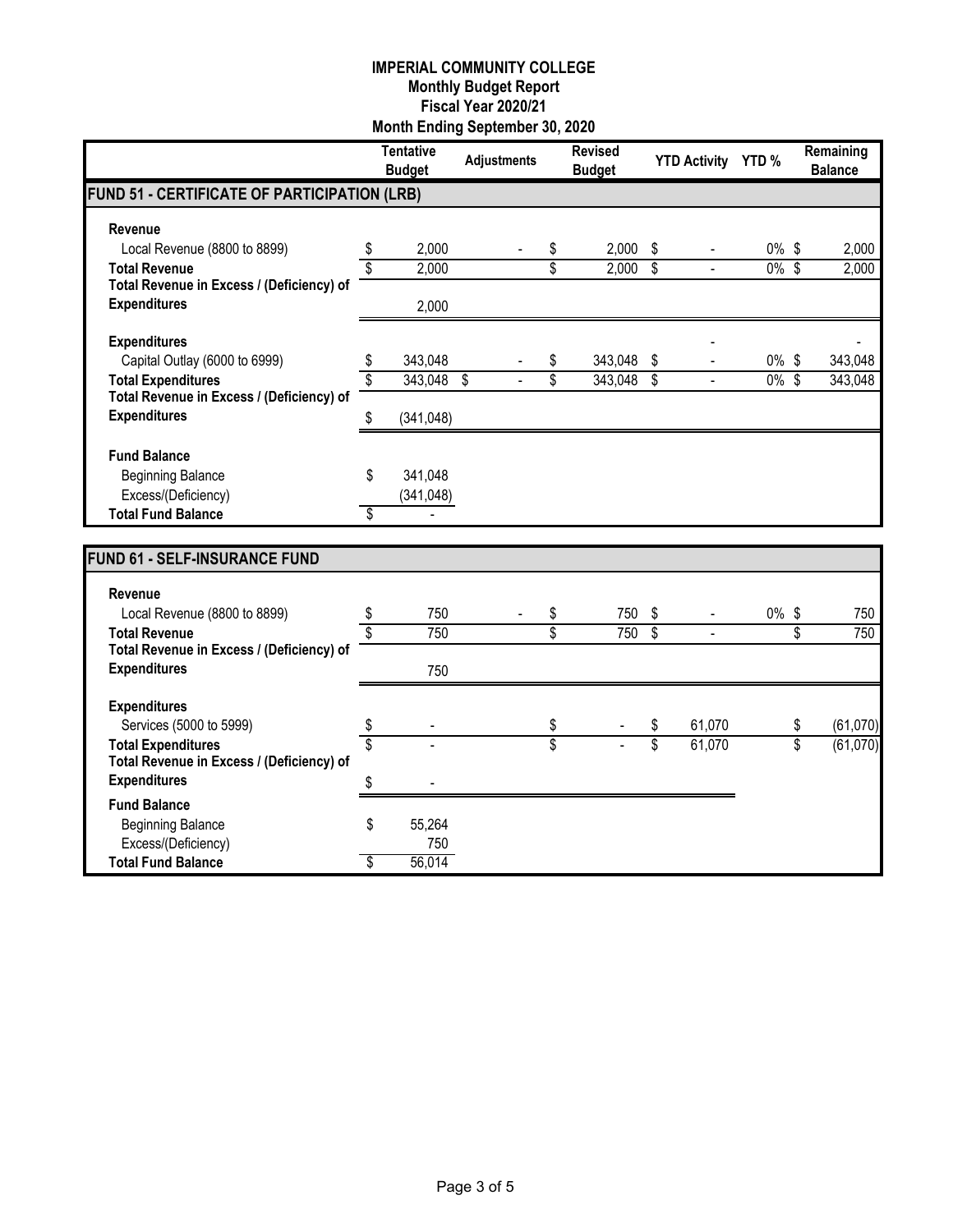|                                                        |    | <b>Tentative</b><br><b>Budget</b> | <b>Adjustments</b> | <b>Revised</b><br><b>Budget</b> | <b>YTD Activity</b> | YTD <sub>%</sub> | Remaining<br><b>Balance</b> |
|--------------------------------------------------------|----|-----------------------------------|--------------------|---------------------------------|---------------------|------------------|-----------------------------|
| FUND 71 - Associated Student Government / Campus Clubs |    |                                   |                    |                                 |                     |                  |                             |
| Revenue                                                |    |                                   |                    |                                 |                     |                  |                             |
| <b>Vendor Contracts</b>                                | \$ | 23,000                            |                    | \$<br>23,000                    | \$                  | $0\%$ \$         | 23,000                      |
| Vending Machines                                       |    |                                   |                    |                                 | \$<br>303           | $0\%$            | (303)                       |
| <b>Special Events</b>                                  |    | 201                               |                    | 201                             | \$                  | 0%               | 201                         |
| Interest                                               |    | 100                               |                    | 100                             | \$                  | 0%               | 100                         |
| Other                                                  |    | 68,740                            |                    | 68,740                          | \$                  | 0%               | 68,740                      |
| <b>Total Revenue</b>                                   | \$ | 92,041                            | \$                 | \$<br>92,041                    | \$<br>303           | $0\%$ \$         | 91,738                      |
| <b>Expenditures</b>                                    |    |                                   |                    |                                 |                     |                  |                             |
| <b>ASG General Expenses</b>                            | \$ | 5,325                             |                    | \$<br>5,325                     | \$<br>347           | $7\%$ \$         | 4,978                       |
| <b>Campus Clubs Expenses</b>                           |    | 65,940                            |                    | 65,940                          | \$                  | 0%               | 65,940                      |
| <b>President / Secretary Stipends</b>                  |    | 3,175                             |                    | 3,175                           | \$                  | 0%               | 3,175                       |
| <b>Student Employment</b>                              |    |                                   |                    |                                 | \$                  |                  |                             |
| Administration - Senate Stipends /                     |    |                                   |                    |                                 |                     |                  |                             |
| Promotional                                            |    | 3,000                             |                    | 3,000                           | \$<br>2,290         | 76%              | 710                         |
| <b>Committee Events / Activities</b>                   |    | 13,500                            |                    | 13,500                          | \$<br>744           | 6%               | 12,756                      |
| Travel / Mileage                                       |    |                                   |                    |                                 |                     | $0\%$            |                             |
| Capital Outlay                                         |    |                                   |                    |                                 | \$                  | 0%               |                             |
| Contingency                                            |    | 1,000                             |                    | 1,000                           | \$                  | 0%               | 1,000                       |
| <b>Total Expenditures</b>                              | \$ | 91,940                            | \$<br>٠            | \$<br>91,940                    | \$<br>3,380         | 4% \$            | 88,560                      |
| Total Revenue in Excess / (Deficiency) of              |    |                                   |                    |                                 |                     |                  |                             |
| <b>Expenditures</b>                                    |    | 101                               |                    |                                 |                     |                  |                             |
| <b>Fund Balance</b>                                    |    |                                   |                    |                                 |                     |                  |                             |
| <b>Beginning Balance</b>                               | \$ | 132,979                           |                    |                                 |                     |                  |                             |
| Excess/(Deficiency)                                    |    | 101                               |                    |                                 |                     |                  |                             |
| <b>Total Fund Balance</b>                              | S  | 133,080                           |                    |                                 |                     |                  |                             |

# **FUND 72 - STUDENT REPRESENTATIVE FEES**

| Revenue                                   |    |        |                          |   |        |    |        |          |                          |
|-------------------------------------------|----|--------|--------------------------|---|--------|----|--------|----------|--------------------------|
| Local Revenue (8800 to 8899)              | \$ | 14,200 | $\overline{\phantom{0}}$ | S | 14,200 | S  | 16.164 | 114% \$  | (1, 964)                 |
| <b>Total Revenue</b>                      |    | 14,200 |                          |   | 14,200 |    | 16,164 | 114% \$  | (1, 964)                 |
| <b>Expenditures</b>                       |    |        |                          |   |        |    | ٠      |          | $\overline{\phantom{0}}$ |
| Services (5000 to 5999)                   |    | 14,200 |                          |   | 14,200 | S  |        | $0\%$ \$ | 14,200                   |
| <b>Total Expenditures</b>                 |    | 14,200 |                          |   | 14,200 | \$ |        | $0\%$ \$ | 14,200                   |
| Total Revenue in Excess / (Deficiency) of |    |        |                          |   |        |    |        |          |                          |
| <b>Expenditures</b>                       |    |        |                          |   |        |    |        |          |                          |
| <b>Fund Balance</b>                       |    |        |                          |   |        |    |        |          |                          |
| <b>Beginning Balance</b>                  | \$ | (654)  |                          |   |        |    |        |          |                          |
| Excess/(Deficiency)                       |    | ۰      |                          |   |        |    |        |          |                          |
| <b>Total Fund Balance</b>                 | S  | (654)  |                          |   |        |    |        |          |                          |